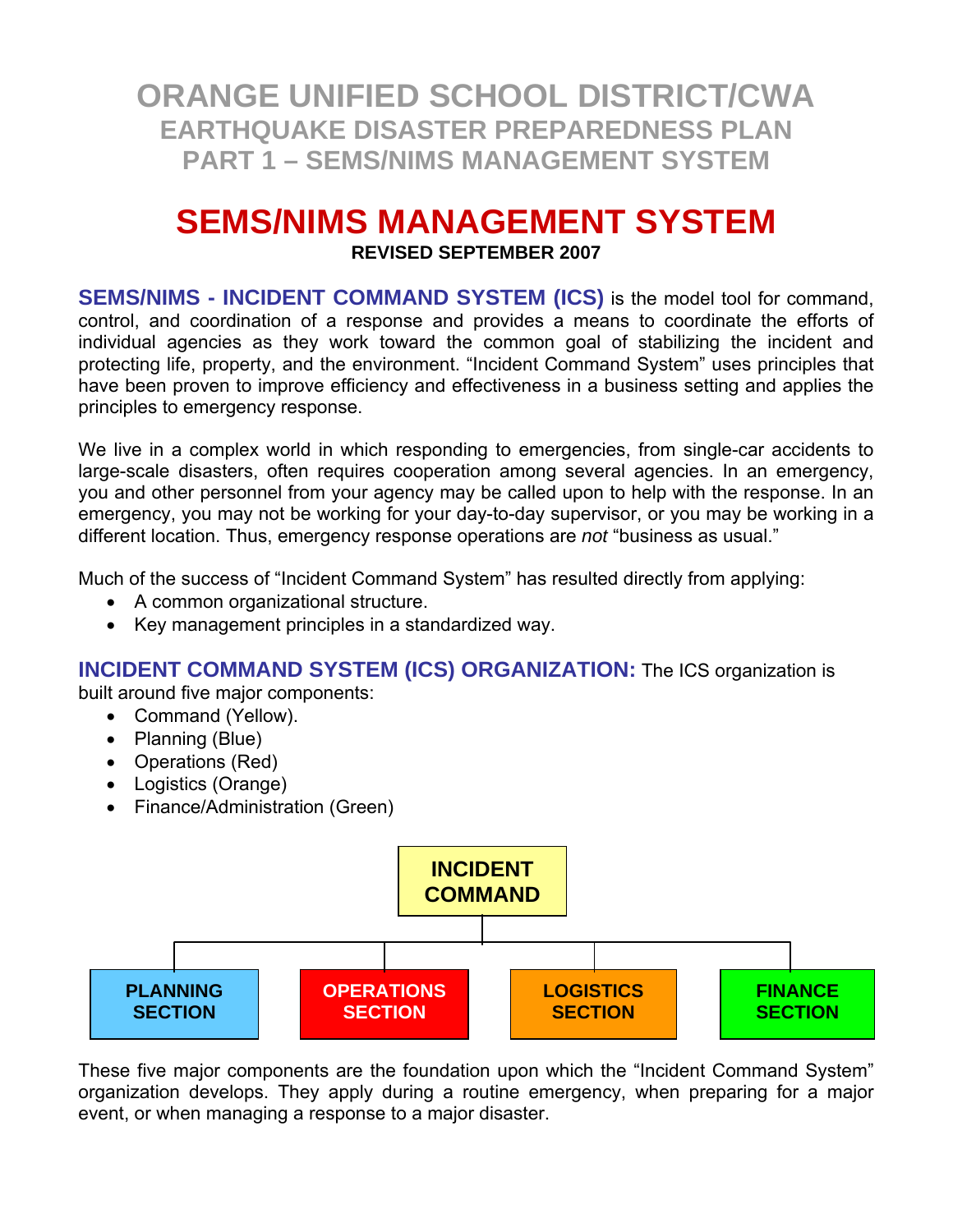In small-scale incidents, all of the components may be managed by one person, **the Incident Commander**. Large-scale incidents usually require that each component, or section, is set up separately. Each of the primary "Incident Command System" sections may be divided into smaller functions as needed.

The "Incident Command System" organization has the capability to expand or contract to meet the needs of the incident, but **all incidents**, regardless of size or complexity, **will have an Incident Commander**. A basic "Incident Command System" operating guideline is that the Incident Commander is responsible for on-scene management until command authority is transferred to another person, who then becomes the Incident Commander.

**Incident Command:** The command function is directed by the "Incident **Commander"**, who is the person in charge at the incident, and who must be fully qualified to manage the response. Major responsibilities for the Incident Commander include:

- Performing command activities, such as establishing command and establishing the "Incident Command Post".
- Protecting life and property.
- Controlling personnel and equipment re-sources.
- Maintaining accountability for responder and public safety, as well as for task accomplishment.
- Establishing and maintaining an effective liaison with outside agencies and organizations, including the EOC, when it is activated.



### **Incident management encompasses:**

- Establishing command.
- Ensuring responder safety.
- Assessing incident priorities.
- Determining operational objectives.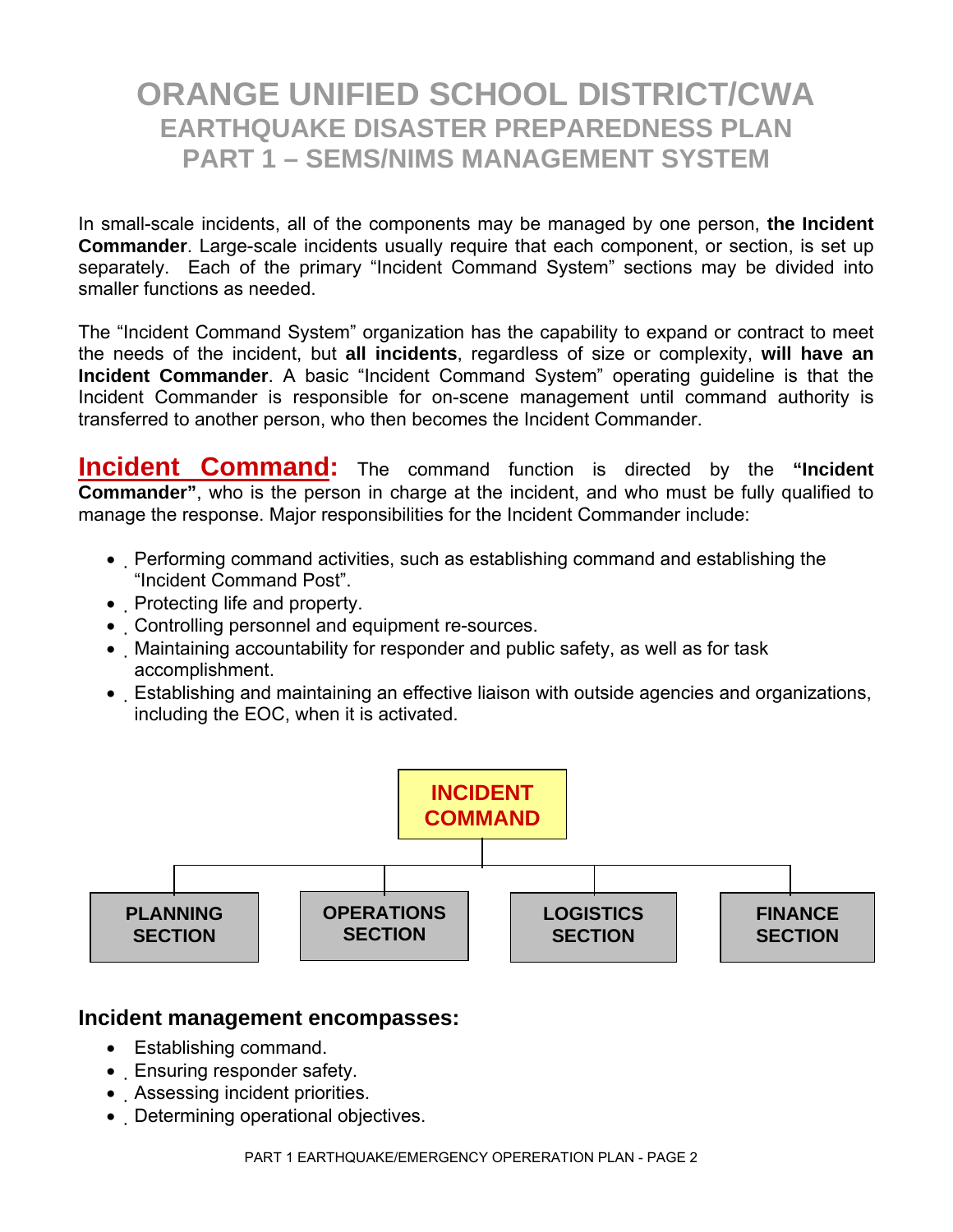- Developing and implementing the Incident Action Plan.
- Developing an appropriate organizational structure.
- Maintaining a manageable span of control.
- Managing incident resources.
- Coordinating overall emergency activities.
- Coordinating the activities of outside agencies.
- Authorizing the release of information to the media.
- Keeping track of costs.

Initially, the Incident Commander will be the senior first-responder to arrive at the scene. As additional responders arrive, command will transfer on the basis of who has primary authority for overall control of the incident. As incidents grow in size or become more complex, the responsible jurisdiction or agency may assign a more highly qualified Incident Commander.

At transfer of command, the outgoing Incident Commander must give the incoming Incident Commander a full briefing and notify all staff of the change in command.

As incidents grow, the Incident Commander may delegate authority for performing certain activities to others, as required. When expansion is required, the Incident Commander will establish the other Command Staff positions shown in the graphic below.



The **Information Officer** handles all media inquiries and coordinates the release of information to the media with the Public Affairs Officer at the EOC.

The **Safety Officer** monitors safety conditions and develops measures for ensuring the safety of all assigned personnel.

The **Liaison Officer** is the on-scene contact for other agencies assigned to the incident.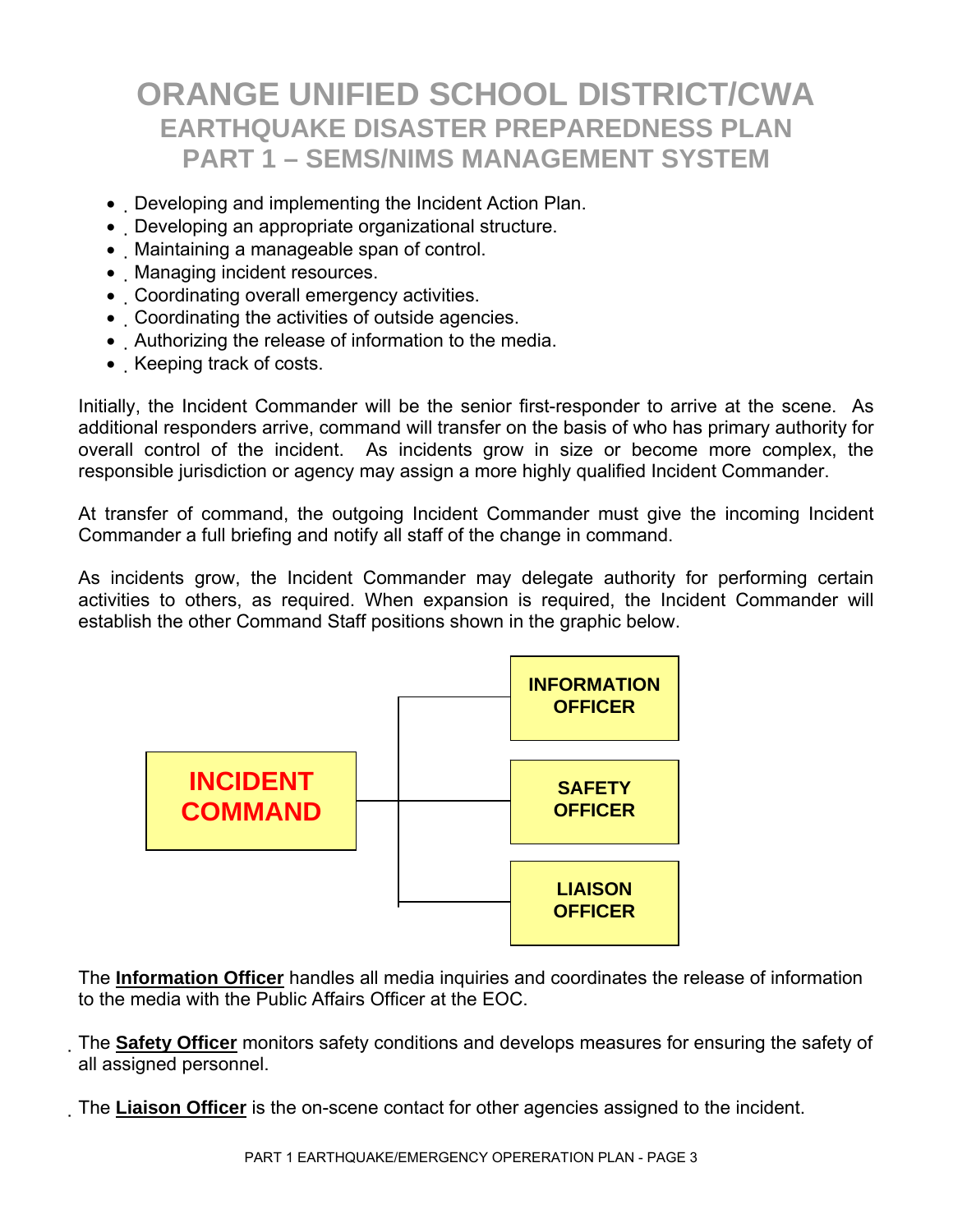The Incident Commander will base the decision to expand (or contract) the "Incident Command System" organization on **three major incident priorities**:

- *Life safety.* The Incident Commander's first priority is *always* the life safety of the emergency responders and the public.
- *Incident stability*. The Incident Commander is responsible for determining the strategy that will:
	- o Minimize the effect that the incident may have on the surrounding area.
	- o Maximize the response effort while using resources efficiently.
- *Property conservation.* The Incident Commander is responsible for minimizing damage to property while achieving the incident objectives.

As incidents become more involved, the Incident Commander can activate additional *General Staff* sections (that is, Planning, Operations, Logistics, and/or Finance/Administration), as necessary. Each Section Chief, in turn, has the authority to expand internally to meet the needs of the situation.

**Planning Section:** In smaller events, the Incident Commander is responsible for planning, but when the incident is of larger scale, the Incident Commander establishes the Planning Section



The Planning Section's function includes the collection, evaluation, dissemination, and use of information about the development of the incident and status of resources. This section's responsibilities can also include creation of the Incident Action Plan, which defines the response activities and resource utilization for a specified time period.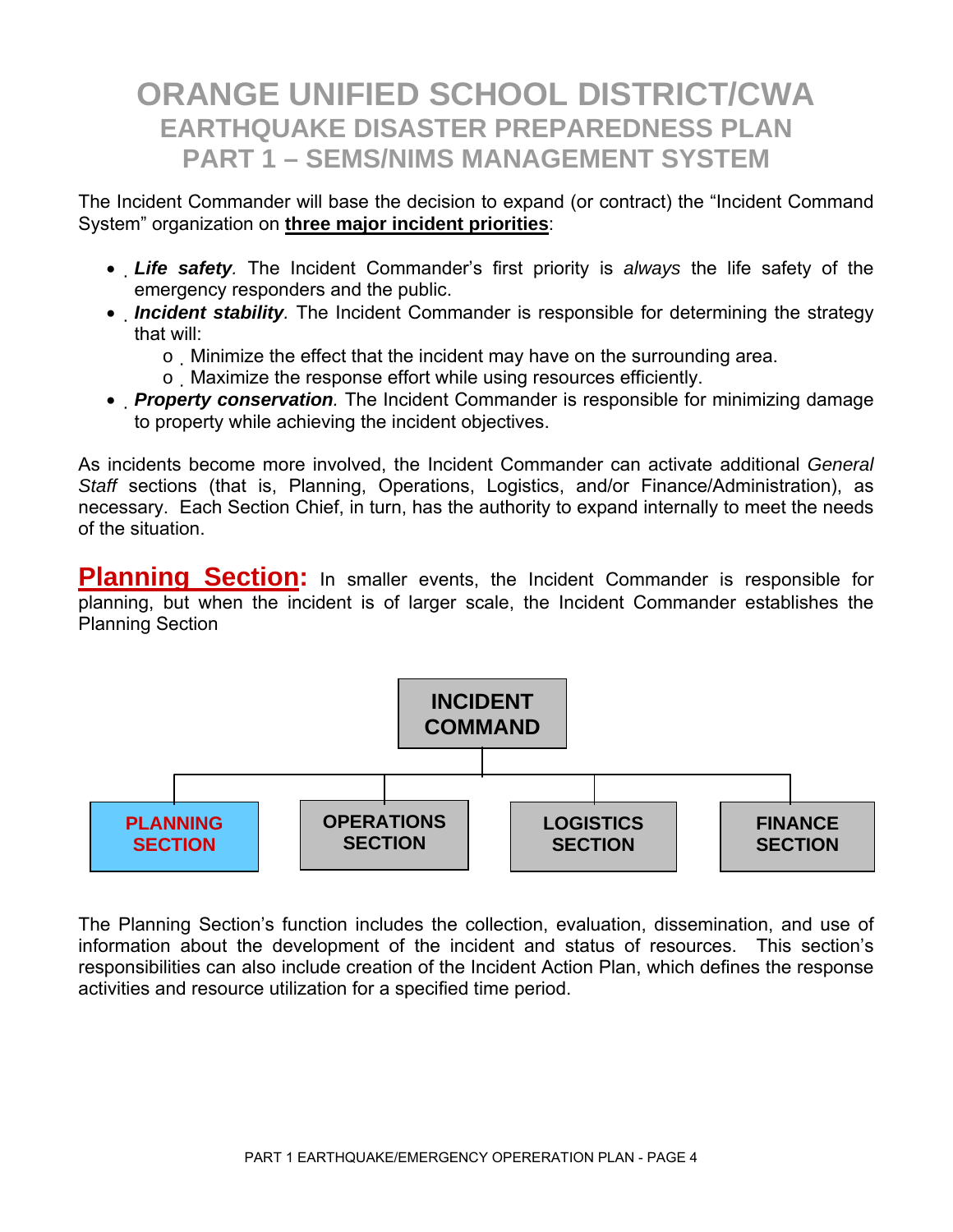**Operations Section:** This section has the responsible for carrying out the response activities described in the Incident Action Plan. The Operations Section Chief coordinates Operations Section activities and has primary responsibility for receiving and implementing the Incident Action Plan. The Operations Section Chief reports to the Incident Commander and determines the required resources and organizational structure within the Operations Section.



The Operations Section Chief's main responsibilities are to:

- Direct and coordinate all operations, ensuring the safety of Operations Section personnel.
- Assist the Incident Commander in developing response goals and objectives for the incident.
- Implement the Incident Action Plan.
- Request (or release) resources through the Incident Commander.
- Keep the Incident Commander informed of situation and resource status within operations.

**Logistic Section:** The Logistics Section is responsible for providing facilities, services, and materials, including personnel to operate the requested equipment for the incident. This section takes on great significance in long-term or extended operations. It is important to note that the Logistics Section functions are geared to support the incident responders.

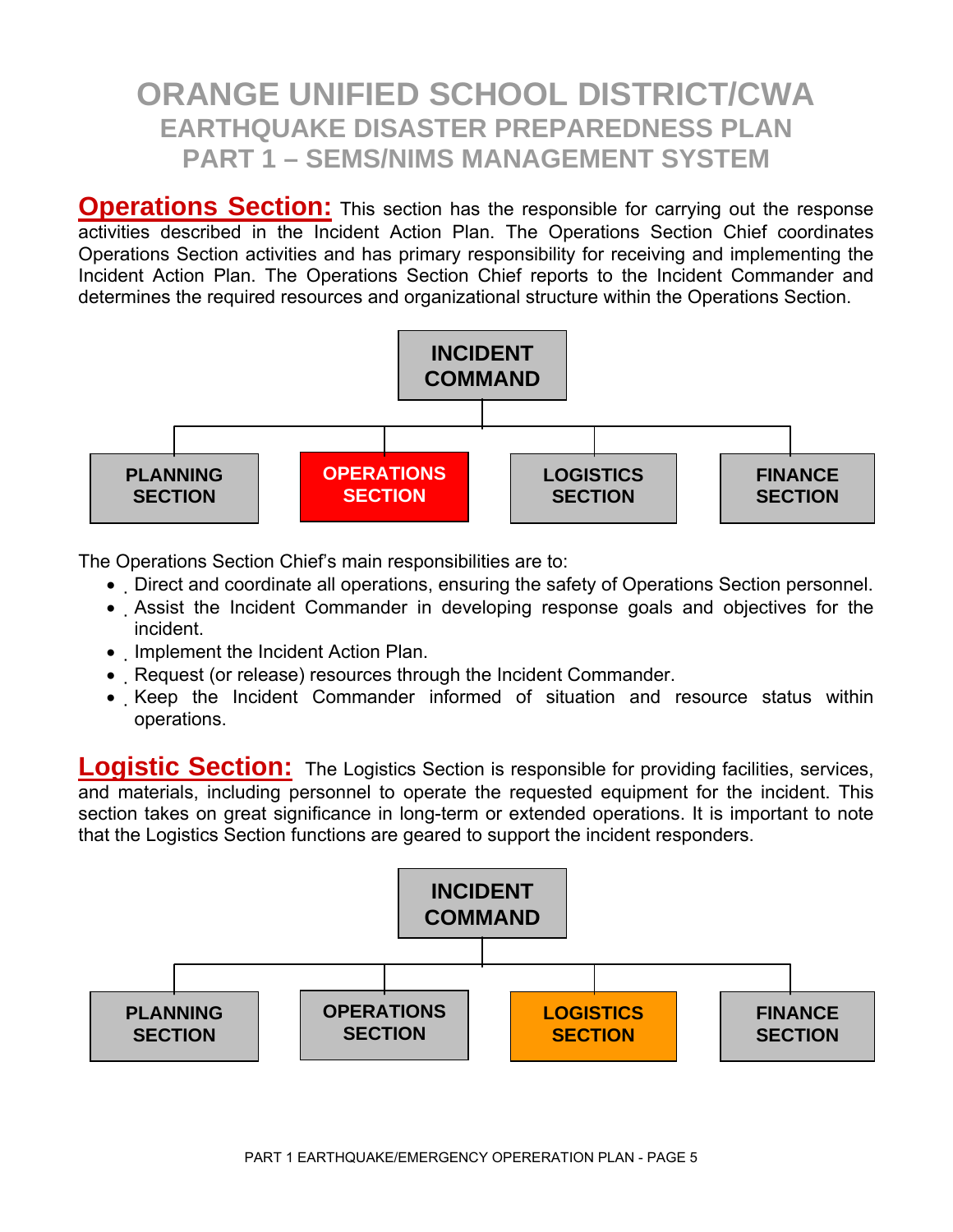**Finance/Administration**: The Finance/Administration Section is critical for tracking incident costs and reimbursement accounting. Unless costs and financial operations are carefully recorded and justified, reimbursement of costs is difficult, if not impossible



The Finance/Administration Section is especially important when the incident is of a magnitude that may result in a Presidential Declaration.

**Additional "Incident Command System" Comments:** Each of these functional areas can be expanded into additional organizational units with further delegation of authority. They also may be contracted as the incident deescalates. An "Incident Command System" structure should include:

- Common terminology (Please refer to glossary of terms in appendix).
- A modular organization.
- Integrated communications.
- Unity of command.
- A unified command structure.
- Consolidated Incident Action Plans
- A manageable span of control.
- Designated incident facilities.
- Comprehensive resource management.

**INCIDENT COMMAND SYSTEM CONCEPTS AND PRINCIPLES:****Unity of command** is the concept by which each person within an organization reports to only one designated person. **A unified command** allows all agencies with responsibility for the incident, either geographic or functional, to manage an incident by establishing a common set of incident objectives and strategies. Unified command does *not* mean losing or giving up agency authority, responsibility, or accountability. The concept of **unified command** means that all involved agencies con-tribute to the command process by:

- Determining overall objectives.
- Planning jointly for operational activities while conducting integrated operations.
- Maximizing the use of all assigned resources.

Under unified command, the following always apply:

PART 1 EARTHQUAKE/EMERGENCY OPERERATION PLAN - PAGE 6 • The incident functions under a single, coordinated incident action plan.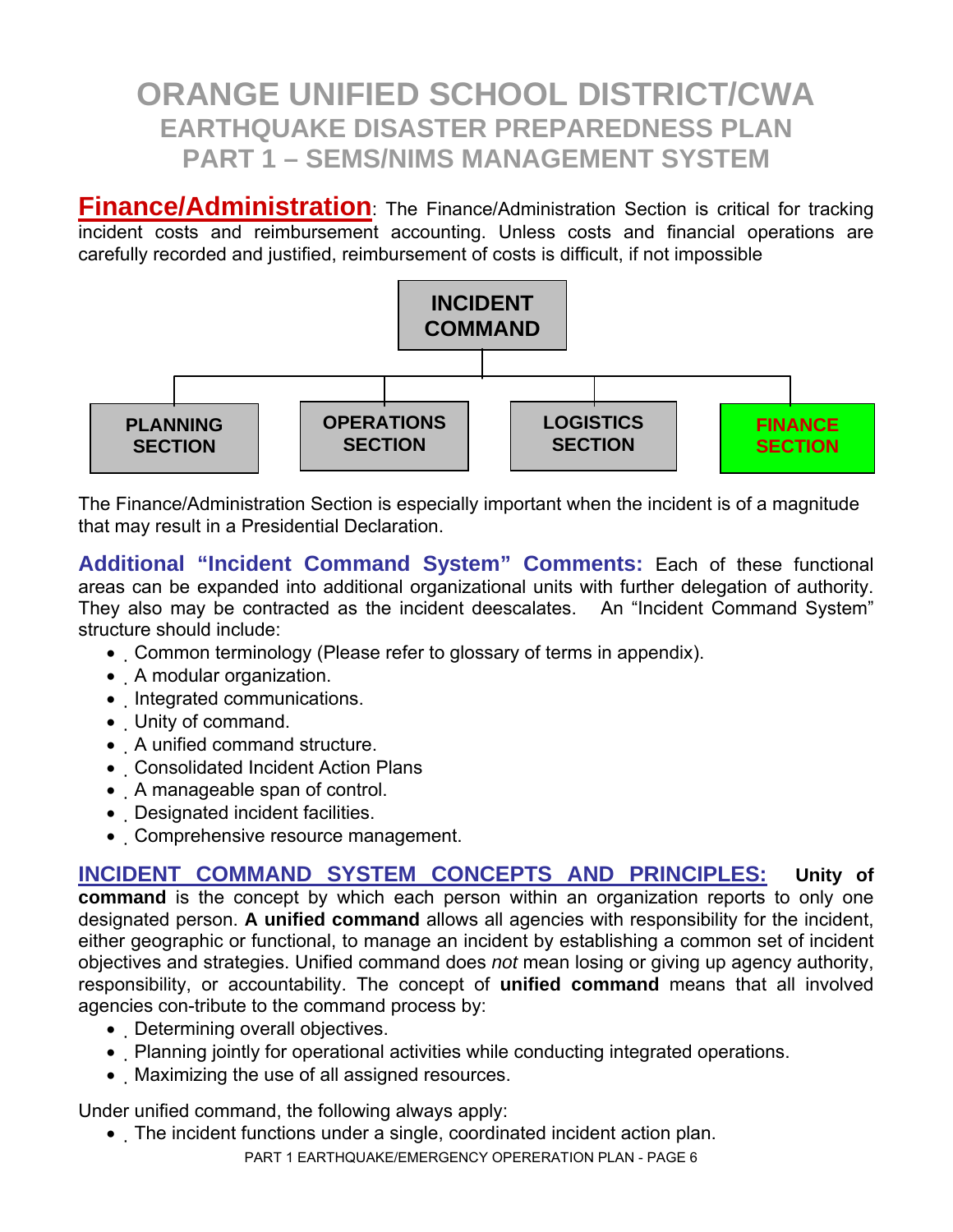- One Operations Section Chief has "Incident Command System" responsibility for implementing the incident action plan.
- One Incident command post is established.

**Consolidated Incident Action Plans** describe response goals, operational objectives, and support activities. The decision to have a written incident action plan is made by the Incident Commander. "Incident Command System" requires written plans whenever:

- Resources from **multiple agencies** are used.
- Several jurisdictions are involved.
- The incident is complex (e.g., changes in shifts of personnel or equipment are required).

Incident Action Plans that include the measurable goals and objectives to be achieved are always prepared around a timeframe called an *operational perio*d. Operational periods can be of various lengths, but should be no longer than 24 hours. Twelve-hour operational periods are common for large-scale incidents.

A manageable span of control is defined as the number of individuals one supervisor can manage effectively. In "Incident Command System", the span of control for any supervisor falls within a range of three to seven resources, with five being the optimum. If those numbers increase or decrease, the incident commander should reexamine the organizational structure.

**Incident Facilities:** Designated incident facilities include:

- An Incident Command Post at which the Incident Commander, the Command Staff, and the General Staff oversee all incident operations. This is the location at which the primary command functions take place. The Incident Commander is located at the Incident Command Post.
- *Base.* The location at which primary logistics functions for an incident are coordinated and administered. There is only one Base per incident. (Incident name or other designator will be added to the term Base.) The Incident Command Post may be colocated with the Base.
- *Staging Area.* Staging Areas are locations set up at an incident where resources can be placed while awaiting a tactical assignment. Staging Areas are managed by the **Operations**
- Other incident facilities may be designated for incidents that are geographically dispersed, re-quire large numbers of resources, or require highly specialized resources.

### **Resources Management:**

The effective management of operational resources is a vital consideration in any incident. The ability to select the correct resource(s) for the task is essential to:

- Accomplishing the task.
- Ensuring resource safety.
- Ensuring the cost-effectiveness of the operation.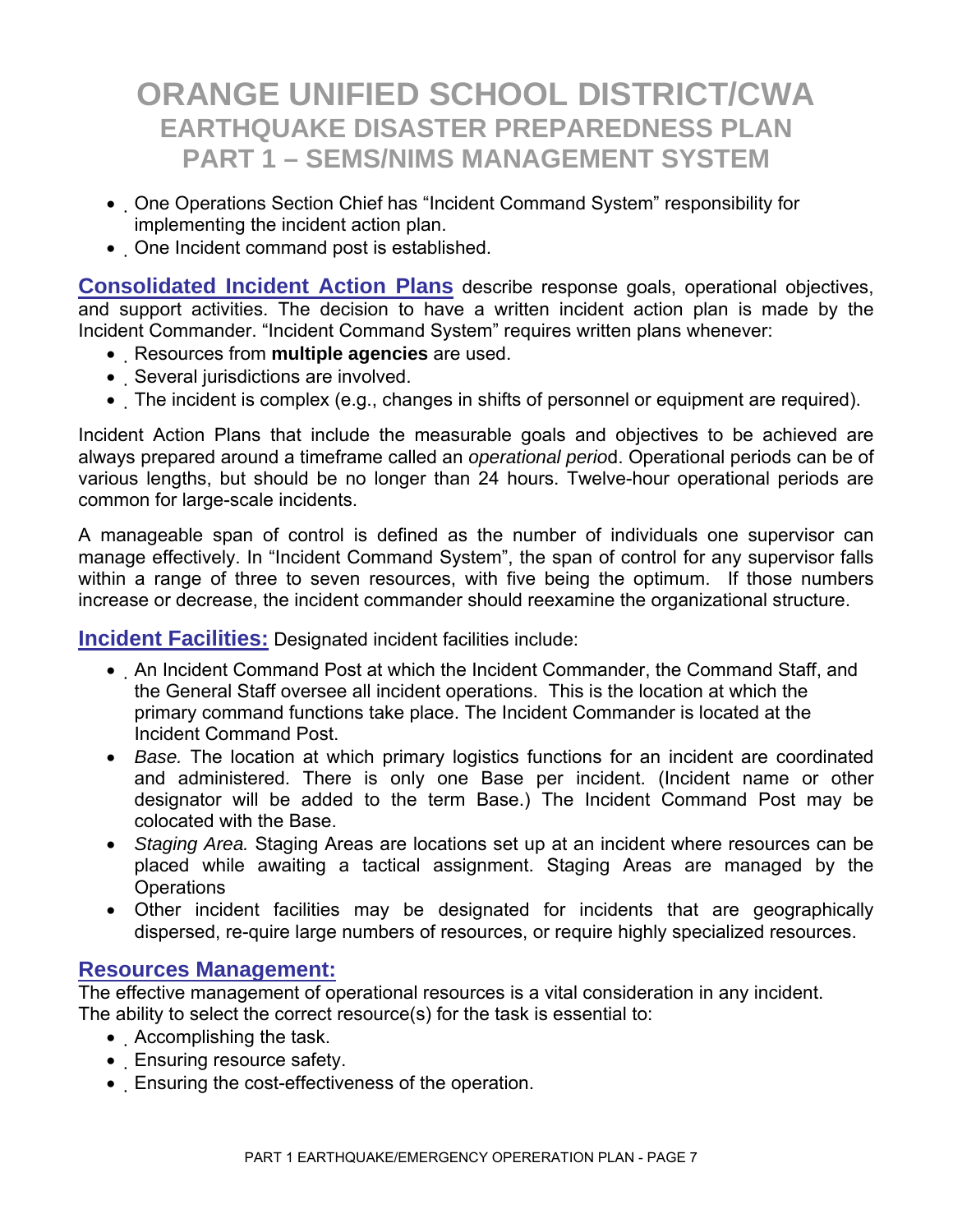Resource management also encompasses maintaining the status of all resources assigned to an incident.

**Resources Used in Operations:** Resources used in operations consist of all personnel and major items of equipment that are available, or potentially available, for assignment to incidents. (Equipment resources also include the personnel required to operate and maintain them.) To lend consistency to incident operations, resources are described by both kind and type.

## **IICS AND THE EMERGENCY OPERATIONS CENTER**

Most jurisdictions, including our District, maintain an Emergency Operations Center as part of their community's emergency preparedness program. An Emergency Operations Center is where department heads, government officers and officials, and volunteer agencies gather to coordinate their response to an emergency event.

At larger or more complex incidents, the **Incident Command System structure** in the field will work with personnel in the **District's Emergency Operations Center** (which also may be organized under Incident Command System principles).

The **Incident Command** and the **Emergency Operations Center** function together and work toward the same goals, but their responsibilities are at different levels. The Incident Command operation is responsible for on-scene response activities, and the Emergency Operations Center is responsible for community-wide resource management or, as in the case of a major earthquake, responsible for the district wide emergency operations.

# **SEMS Action Planning**

### **1. Background**

Action Plans are an essential part of SEMS at all levels. Action planning is an effective management tool involving two essential items:

- o A process to identify objectives, priorities, and assignments related to emergency response or recovery actions
- o Plans which document the priorities, objectives tasks and personnel assignments associated with meeting the objectives

There are two kinds of action plans, Incident Action Plans and Emergency Operation Center Action Plans.

Emergency Operation Center Action Plans should focus on jurisdictional related issues. The format and content for action plans at the Incident level and at Emergency Operation Center levels will vary. The process for developing action plans is quite similar for all SEMS levels.

### **2. Incident Action Plans**

At the field level, action plans developed for use at incidents are called Incident Action Plans (IAP). Incident action plans are required for each operational period. (An operational period is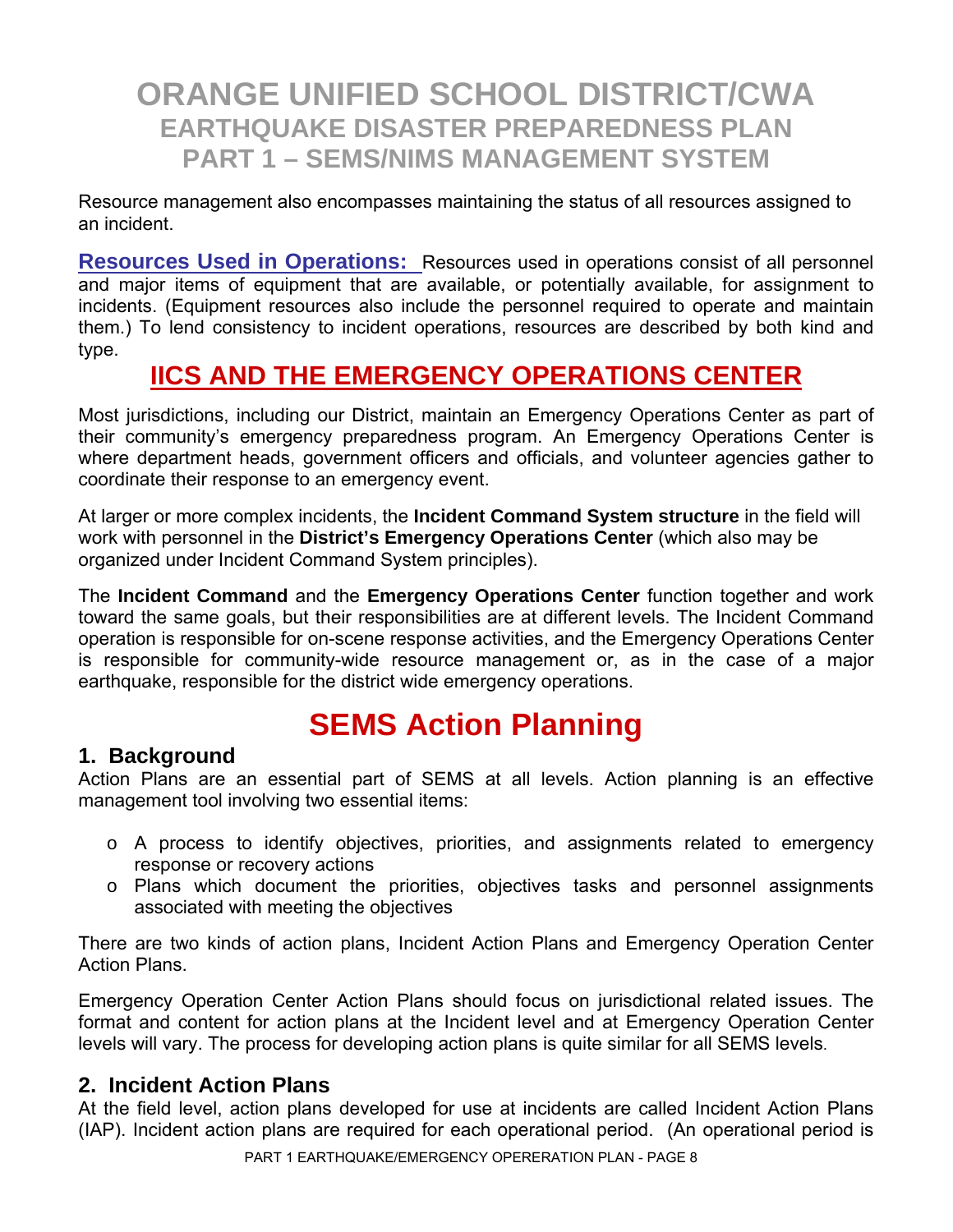the length of time scheduled for the execution for a given set of operational actions as specified in the incident action plan.) Incident action plans may be either verbal or written.

Written incident action plans are recommended for:

- o Any multi-agency and multi-jurisdictional incident
- o Complex incidents
- o Long term incidents when operational periods would span across shift changes

Special forms are used within Incident Command System to record information for written incident action plans. These forms should be used whenever possible. The format for an incident action plan will generally include the following elements:

1. Incident objectives and priorities (Overall, what do we want to achieve?)

2. Primary and alternative strategies (as appropriate) to achieve incident objectives.

(What are the ways in which we can achieve the objectives? How do the strategies compare in safety, speed, environmental impact, cost etc.? Is current resource availability a limiting or dictating factor in strategy selection?)

3. Tactics appropriate to the selected strategy (Given a selected strategy, what are the specific tactics necessary to implement the strategy?)

4. The kinds and number of resources to be assigned (determined by the tactics to be used)

5. The operations tactical organization necessary for the selected strategy and tactics

(Can include describing the incident geographically or functionally)

6. Overall support organization including logistical, planning and finance/administration functions

7. A communications plan

8. Safety messages

9. Other supporting documentation needed, e.g. an incident map, showing access, key facilities etc., a medical support plan etc.

### **3. Action Planning at SEMS Emergency Operation Center Levels**

Action planning at all Emergency Operation Center levels, like that of the field level, is based around the use of an operational period. The length of the operational period for the Emergency Operation Center is determined by first establishing a set of objectives and priority actions that need to be performed. This is followed by establishing a reasonable time frame for accomplishing those actions. Generally, the actions requiring the longest time period will define the length of the operational period.

Typically, operational periods at the beginning of an emergency are short, sometimes only a few hours. As the emergency progresses, operational periods may be longer, but should not exceed twenty-four hours. Operational periods should not be confused with staffing patterns or shift change periods. They may be the same, but need not be.

The initial Emergency Operation Center action plan may be a verbal plan put together in the first hour after Emergency Operation Center activation. It is usually done by the Emergency Operation Center Director in concert with the General Staff. Once the Emergency Operation Center is fully activated, Emergency Operation Center action plans should be written.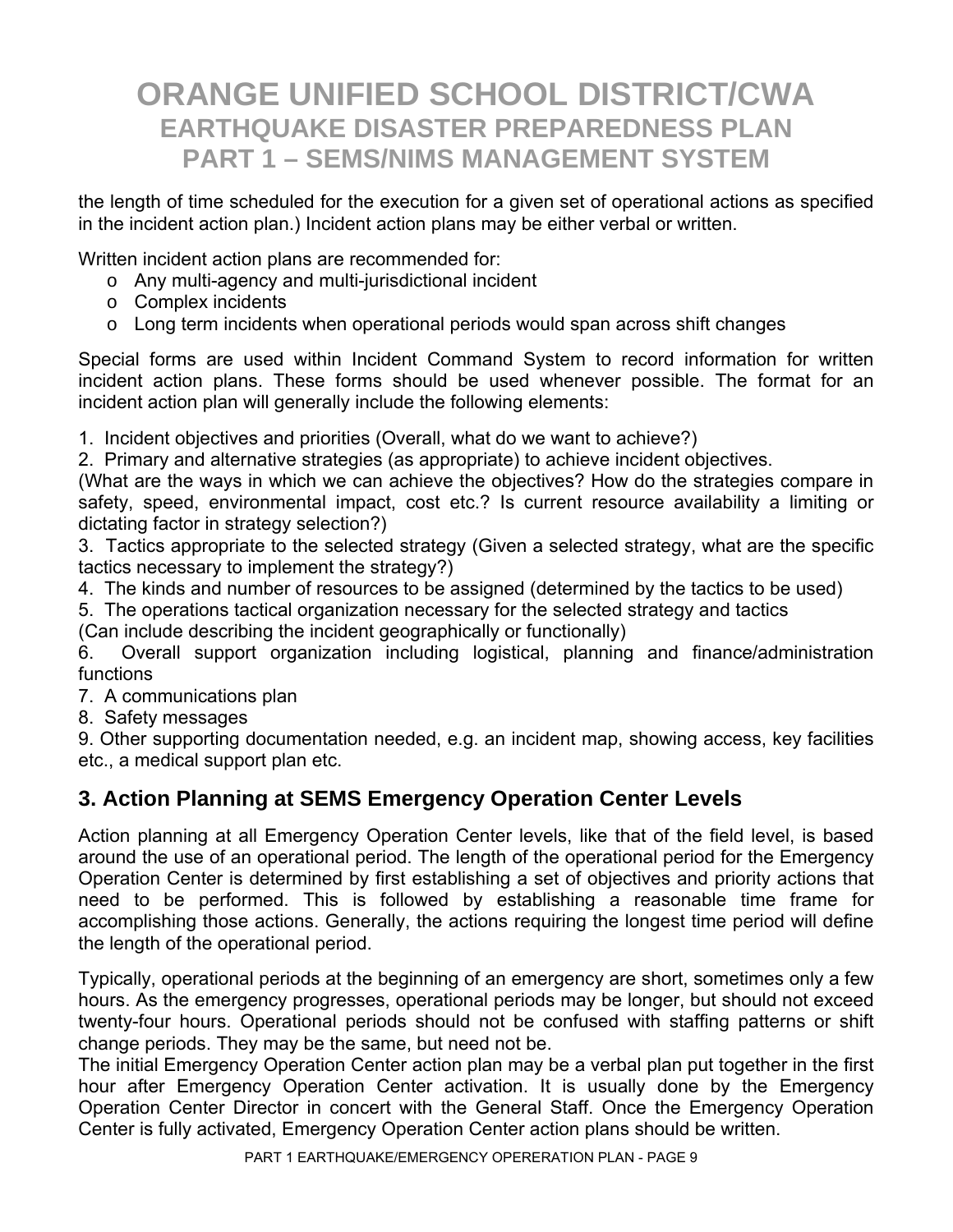Emergency Operation Center action plans should not be complex or create a time consuming process. The format may vary somewhat within the several Emergency Operation Center SEMS levels, but the Emergency Operation Center action plan should generally cover the following elements:

1. Listing of objectives to be accomplished (should be measurable)

2. Statement of current priorities related to objectives

3. Statement of strategy to achieve the objectives. (Identify if there is more than one way to accomplish the objective, and which way is preferred)

4. Assignments and actions necessary to implement the strategy

5. Operational period designation - The time frame necessary to accomplish the actions

6. Organizational elements to be activated to support the assignments. (Also, later action plans may list organizational elements that will be deactivated during or at the end of the period)

7. Logistical or other technical support required

#### **Focus of the Emergency Operation Center Action Plan**

The primary focus of the Emergency Operation Center action plan should be on jurisdictional issues - The plan sets overall objectives for the jurisdiction and may establish the priorities as determined by the jurisdictional authority. It can also include mission assignments to departments, provide policy and cost constraints, inter-agency considerations etc. Properly prepared, the Emergency Operation Center action plan becomes an essential input to developing departmental action plans.

### **4. The Action Planning Process (Emergency Operation Center and Incident)**

The primary responsibility for preparing an incident or an Emergency Operation Center Action Plan is assigned to the Planning/ Intelligence Section. Several elements of the organization will be involved in the development of the content for the plan.

1. The Incident Commander or Emergency Operation Center Director and all members of the General Staff must participate in the action planning process.

2. There must be adequate representation of key organizational components, organizations and agencies.

3. Representatives participating in the planning process must have the technical expertise and authority to commit to accomplishing the objectives.

4. Representatives must understand the action planning process and be willing to function according to the process.

5. There must be adequate logistical arrangements and facilities to support the process.

6. There must be adequate pre-event planning, and participants must adhere to the format and timetables related to the planning process.

### **Steps in the Planning Process (EOC and Incident)**

1. Identify representatives and organizational entities needed for current planning. This will include but is not limited to the Incident Commander or Emergency Operation Center Director,